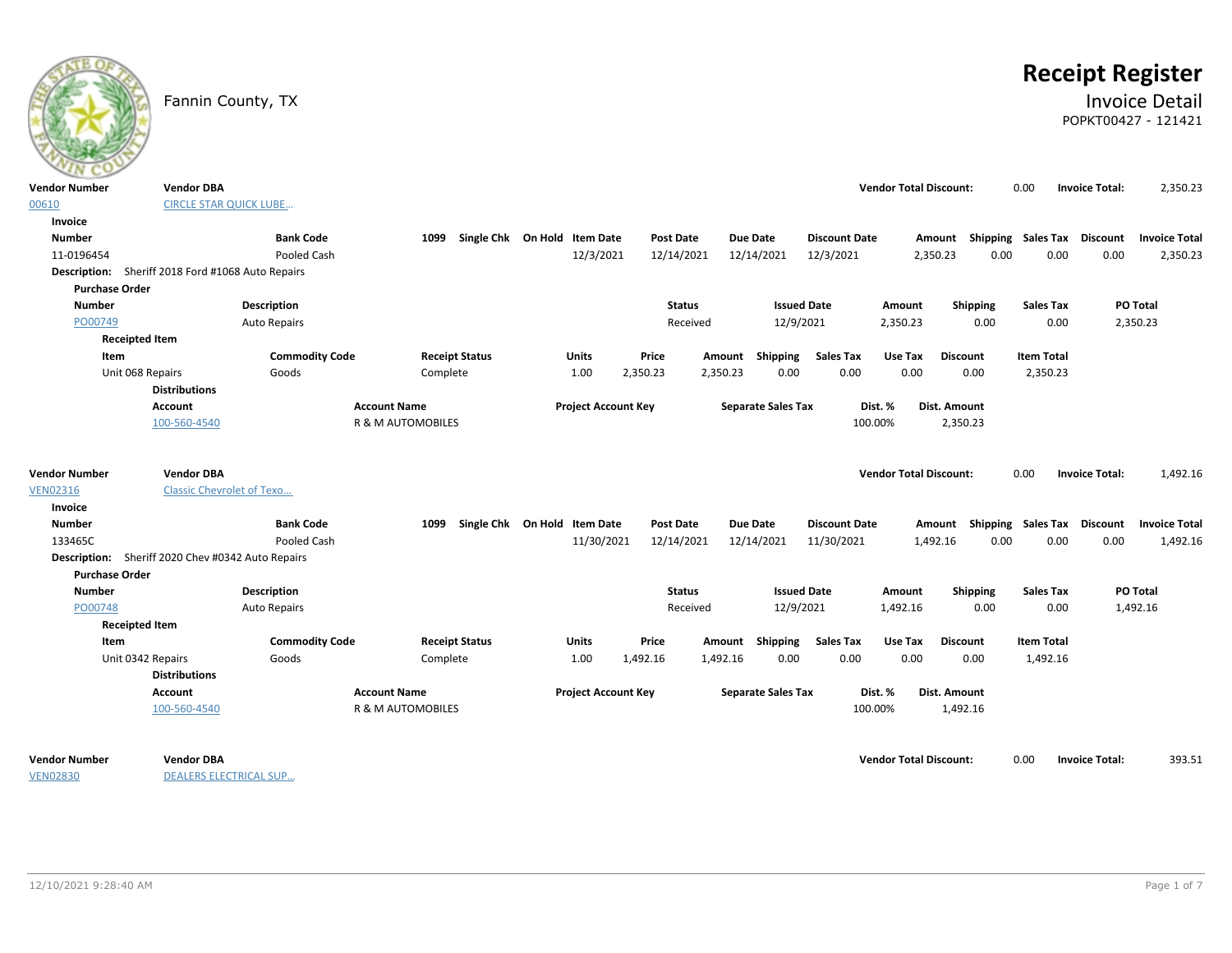| Invoice               |                                          |                        |                                                  |                       |                              |                  |          |                           |                      |                               |                                    |                    |                       |                      |
|-----------------------|------------------------------------------|------------------------|--------------------------------------------------|-----------------------|------------------------------|------------------|----------|---------------------------|----------------------|-------------------------------|------------------------------------|--------------------|-----------------------|----------------------|
| <b>Number</b>         |                                          | <b>Bank Code</b>       | 1099                                             |                       | Single Chk On Hold Item Date | <b>Post Date</b> |          | <b>Due Date</b>           | <b>Discount Date</b> |                               | Amount                             | Shipping Sales Tax | Discount              | <b>Invoice Total</b> |
| 4617971-00            |                                          | Pooled Cash            |                                                  |                       | 11/29/2021                   | 12/14/2021       |          | 12/14/2021                | 11/29/2021           |                               | 393.51<br>0.00                     | 0.00               | 0.00                  | 393.51               |
|                       | Description: Bulbs and Light             |                        |                                                  |                       |                              |                  |          |                           |                      |                               |                                    |                    |                       |                      |
| <b>Purchase Order</b> |                                          |                        |                                                  |                       |                              |                  |          |                           |                      |                               |                                    |                    |                       |                      |
| Number                |                                          | Description            |                                                  |                       |                              | <b>Status</b>    |          | <b>Issued Date</b>        |                      | Amount                        | Shipping                           | Sales Tax          |                       | PO Total             |
| PO00722               |                                          | <b>Bulbs and Light</b> |                                                  |                       |                              |                  | Received | 11/17/2021                |                      | 393.51                        | 0.00                               | 0.00               |                       | 393.51               |
|                       | <b>Receipted Item</b>                    |                        |                                                  |                       |                              |                  |          |                           |                      |                               |                                    |                    |                       |                      |
| Item                  |                                          | <b>Commodity Code</b>  |                                                  | <b>Receipt Status</b> | Units                        | Price            |          | Amount Shipping           | <b>Sales Tax</b>     | Use Tax                       | <b>Discount</b>                    | <b>Item Total</b>  |                       |                      |
|                       | DUSK TO DAWN POLE LIGHT                  | Goods                  | Complete                                         |                       | 1.00                         | 134.91           | 134.91   | 0.00                      | 0.00                 | 0.00                          | 0.00                               | 134.91             |                       |                      |
|                       | <b>Distributions</b>                     |                        |                                                  |                       |                              |                  |          |                           |                      |                               |                                    |                    |                       |                      |
|                       | Account                                  |                        | <b>Account Name</b>                              |                       | <b>Project Account Key</b>   |                  |          | <b>Separate Sales Tax</b> |                      | Dist. %                       | <b>Dist. Amount</b>                |                    |                       |                      |
|                       | 210-621-4500                             |                        | <b>R&amp;M BUILDING</b>                          |                       |                              |                  |          |                           | 100.00%              |                               | 134.91                             |                    |                       |                      |
|                       | <b>Receipted Item</b>                    |                        |                                                  |                       |                              |                  |          |                           |                      |                               |                                    |                    |                       |                      |
| Item                  |                                          | <b>Commodity Code</b>  |                                                  | <b>Receipt Status</b> | Units                        | Price            |          | Amount Shipping           | Sales Tax            | Use Tax                       | <b>Discount</b>                    | <b>Item Total</b>  |                       |                      |
|                       | T12 LIGHT BULBS (STOCK)                  | Goods                  | Complete                                         |                       | 30.00                        | 4.31             | 129.30   | 0.00                      | 0.00                 | 0.00                          | 0.00                               | 129.30             |                       |                      |
|                       | <b>Distributions</b>                     |                        |                                                  |                       |                              |                  |          |                           |                      |                               |                                    |                    |                       |                      |
|                       | Account                                  |                        | <b>Account Name</b>                              |                       | <b>Project Account Key</b>   |                  |          | <b>Separate Sales Tax</b> |                      | Dist. %                       | <b>Dist. Amount</b>                |                    |                       |                      |
|                       | 100-513-4500                             |                        | <b>R&amp;M BUILDING</b>                          |                       |                              |                  |          |                           | 100.00%              |                               | 129.30                             |                    |                       |                      |
|                       | <b>Receipted Item</b>                    |                        |                                                  |                       |                              |                  |          |                           |                      |                               |                                    |                    |                       |                      |
| Item                  |                                          | <b>Commodity Code</b>  |                                                  | <b>Receipt Status</b> | Units                        | Price            |          | Amount Shipping           | <b>Sales Tax</b>     | Use Tax                       | <b>Discount</b>                    | <b>Item Total</b>  |                       |                      |
|                       | T12 LIGHT BULBS 9 (STOCK)                | Goods                  | Complete                                         |                       | 30.00                        | 4.31             | 129.30   | 0.00                      | 0.00                 | 0.00                          | 0.00                               | 129.30             |                       |                      |
|                       | <b>Distributions</b>                     |                        |                                                  |                       |                              |                  |          |                           |                      |                               |                                    |                    |                       |                      |
|                       | Account                                  |                        | <b>Account Name</b><br><b>R &amp; M BUILDING</b> |                       | <b>Project Account Key</b>   |                  |          | <b>Separate Sales Tax</b> |                      | Dist. %                       | <b>Dist. Amount</b>                |                    |                       |                      |
|                       | 100-511-4500                             |                        |                                                  |                       |                              |                  |          |                           | 100.00%              |                               | 129.30                             |                    |                       |                      |
| <b>Vendor Number</b>  | <b>Vendor DBA</b>                        |                        |                                                  |                       |                              |                  |          |                           |                      | <b>Vendor Total Discount:</b> |                                    | 0.00               | <b>Invoice Total:</b> | 157.50               |
| 00179                 | <b>EVIDENT, INC</b>                      |                        |                                                  |                       |                              |                  |          |                           |                      |                               |                                    |                    |                       |                      |
| Invoice               |                                          |                        |                                                  |                       |                              |                  |          |                           |                      |                               |                                    |                    |                       |                      |
| <b>Number</b>         |                                          | <b>Bank Code</b>       | 1099                                             |                       | Single Chk On Hold Item Date | <b>Post Date</b> |          | <b>Due Date</b>           | <b>Discount Date</b> |                               | Amount Shipping Sales Tax Discount |                    |                       | <b>Invoice Total</b> |
| 185291B               |                                          | Pooled Cash            |                                                  |                       | 11/29/2021                   | 12/14/2021       |          | 12/14/2021                | 11/29/2021           |                               | 157.50<br>0.00                     | 0.00               | 0.00                  | 157.50               |
|                       | <b>Description:</b> Crime Scene Supplies |                        |                                                  |                       |                              |                  |          |                           |                      |                               |                                    |                    |                       |                      |
| <b>Purchase Order</b> |                                          |                        |                                                  |                       |                              |                  |          |                           |                      |                               |                                    |                    |                       |                      |
| <b>Number</b>         |                                          | Description            |                                                  |                       |                              | <b>Status</b>    |          | <b>Issued Date</b>        |                      | Amount                        | Shipping                           | <b>Sales Tax</b>   |                       | PO Total             |
| PO00709               |                                          | Crime Scene Supplies   |                                                  |                       |                              |                  | Received | 11/2/2021                 |                      | 157.50                        | 0.00                               | 0.00               |                       | 157.50               |
|                       | <b>Receipted Item</b>                    |                        |                                                  |                       |                              |                  |          |                           |                      |                               |                                    |                    |                       |                      |
| Item                  |                                          | <b>Commodity Code</b>  |                                                  | <b>Receipt Status</b> | Units                        | Price            | Amount   | Shipping                  | <b>Sales Tax</b>     | Use Tax                       | <b>Discount</b>                    | <b>Item Total</b>  |                       |                      |
|                       | Nik6075 Nik Test E Marijuana - 10 Goods  |                        | Complete                                         |                       | 4.00                         | 26.25            | 105.00   | 0.00                      | 0.00                 | 0.00                          | 0.00                               | 105.00             |                       |                      |
|                       | <b>Distributions</b>                     |                        |                                                  |                       |                              |                  |          |                           |                      |                               |                                    |                    |                       |                      |
|                       | Account                                  |                        | <b>Account Name</b>                              |                       | <b>Project Account Key</b>   |                  |          | <b>Separate Sales Tax</b> |                      | Dist. %                       | Dist. Amount                       |                    |                       |                      |
|                       | 100-560-3210                             |                        | PATROL SUPPLIES                                  |                       |                              |                  |          |                           | 100.00%              |                               | 105.00                             |                    |                       |                      |
|                       | <b>Receipted Item</b>                    |                        |                                                  |                       |                              |                  |          |                           |                      |                               |                                    |                    |                       |                      |
| Item                  |                                          | <b>Commodity Code</b>  |                                                  | <b>Receipt Status</b> | Units                        | Price            |          | Amount Shipping           | <b>Sales Tax</b>     | Use Tax                       | <b>Discount</b>                    | <b>Item Total</b>  |                       |                      |
|                       | NIK6087 Nik Test U Methampheta Goods     |                        | Complete                                         |                       | 2.00                         | 26.25            | 52.50    | 0.00                      | 0.00                 | 0.00                          | 0.00                               | 52.50              |                       |                      |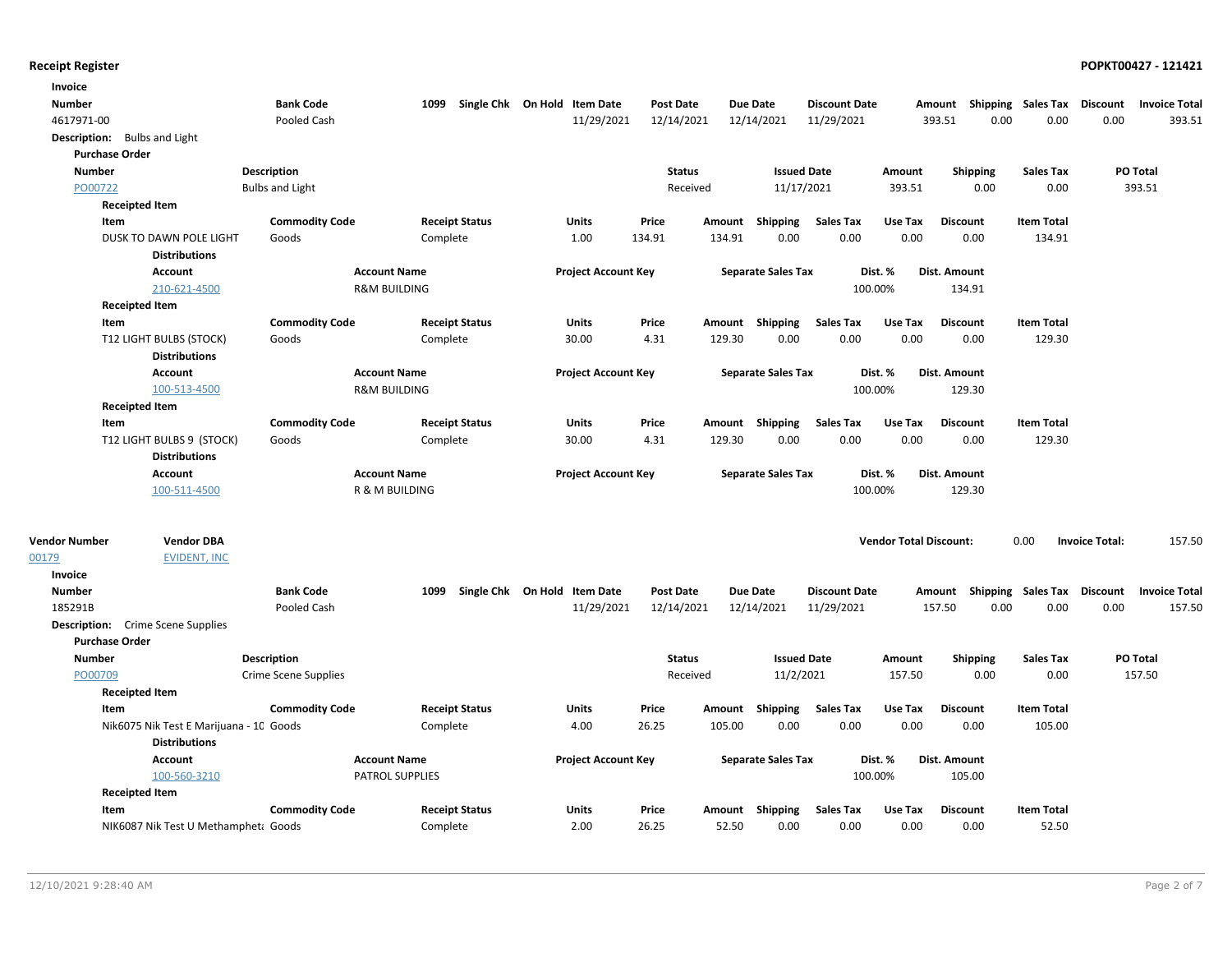| <b>Account</b><br><b>Account Name</b><br><b>Project Account Key</b><br><b>Separate Sales Tax</b><br>Dist. %<br>Dist. Amount<br>100-560-3210<br>PATROL SUPPLIES<br>100.00%<br>52.50<br><b>Vendor Number</b><br><b>Vendor DBA</b><br><b>Vendor Total Discount:</b><br>0.00<br><b>Invoice Total:</b><br>00281<br><b>GT DISTRIBUTORS, INC</b> |        |  |  |  |  |  |  |  |         |
|-------------------------------------------------------------------------------------------------------------------------------------------------------------------------------------------------------------------------------------------------------------------------------------------------------------------------------------------|--------|--|--|--|--|--|--|--|---------|
|                                                                                                                                                                                                                                                                                                                                           |        |  |  |  |  |  |  |  |         |
|                                                                                                                                                                                                                                                                                                                                           |        |  |  |  |  |  |  |  |         |
|                                                                                                                                                                                                                                                                                                                                           |        |  |  |  |  |  |  |  |         |
|                                                                                                                                                                                                                                                                                                                                           | 414.94 |  |  |  |  |  |  |  |         |
|                                                                                                                                                                                                                                                                                                                                           |        |  |  |  |  |  |  |  |         |
|                                                                                                                                                                                                                                                                                                                                           |        |  |  |  |  |  |  |  | Invoice |
| <b>Bank Code</b><br>1099<br>Single Chk On Hold Item Date<br><b>Post Date</b><br><b>Due Date</b><br><b>Discount Date</b><br>Amount Shipping Sales Tax<br><b>Discount</b><br><b>Invoice Total</b><br><b>Number</b>                                                                                                                          |        |  |  |  |  |  |  |  |         |
| 12/14/2021<br>0.00<br>0.00<br>INV0872573<br>Pooled Cash<br>10/29/2021<br>12/14/2021<br>10/29/2021<br>284.95<br>0.00                                                                                                                                                                                                                       | 284.95 |  |  |  |  |  |  |  |         |
| Description: Uniform                                                                                                                                                                                                                                                                                                                      |        |  |  |  |  |  |  |  |         |
| <b>Purchase Order</b>                                                                                                                                                                                                                                                                                                                     |        |  |  |  |  |  |  |  |         |
| Description<br><b>Status</b><br><b>Issued Date</b><br><b>Sales Tax</b><br>PO Total<br><b>Number</b><br>Amount<br><b>Shipping</b>                                                                                                                                                                                                          |        |  |  |  |  |  |  |  |         |
| 10/21/2021<br>0.00<br>284.95<br>PO00688<br>Uniform<br><b>Partially Received</b><br>284.95<br>0.00                                                                                                                                                                                                                                         |        |  |  |  |  |  |  |  |         |
| <b>Receipted Item</b>                                                                                                                                                                                                                                                                                                                     |        |  |  |  |  |  |  |  |         |
| <b>Commodity Code</b><br><b>Receipt Status</b><br><b>Units</b><br>Price<br>Amount Shipping<br><b>Sales Tax</b><br>Use Tax<br><b>Discount</b><br><b>Item Total</b><br>Item                                                                                                                                                                 |        |  |  |  |  |  |  |  |         |
| 0.00<br>ELB-V4112B-2XLR Body Shield Ext Goods<br><b>Partially Received</b><br>88.99<br>88.99<br>0.00<br>0.00<br>88.99<br>1.00<br>0.00                                                                                                                                                                                                     |        |  |  |  |  |  |  |  |         |
| <b>Distributions</b>                                                                                                                                                                                                                                                                                                                      |        |  |  |  |  |  |  |  |         |
| <b>Account</b><br><b>Account Name</b><br><b>Project Account Key</b><br><b>Separate Sales Tax</b><br>Dist. %<br>Dist. Amount                                                                                                                                                                                                               |        |  |  |  |  |  |  |  |         |
| 100-560-3950<br>UNIFORMS/OTHER<br>100.00%<br>88.99                                                                                                                                                                                                                                                                                        |        |  |  |  |  |  |  |  |         |
| <b>Receipted Item</b>                                                                                                                                                                                                                                                                                                                     |        |  |  |  |  |  |  |  |         |
| <b>Sales Tax</b><br><b>Item Total</b><br><b>Commodity Code</b><br><b>Receipt Status</b><br><b>Units</b><br>Price<br>Amount Shipping<br>Use Tax<br><b>Discount</b><br>Item                                                                                                                                                                 |        |  |  |  |  |  |  |  |         |
| ELB-Z312N-18X33 Elbeco LS POLY Goods<br>2.00<br>47.99<br>95.98<br>0.00<br>0.00<br>0.00<br>0.00<br>95.98<br>Complete                                                                                                                                                                                                                       |        |  |  |  |  |  |  |  |         |
| <b>Distributions</b>                                                                                                                                                                                                                                                                                                                      |        |  |  |  |  |  |  |  |         |
| Account<br><b>Account Name</b><br><b>Project Account Key</b><br><b>Separate Sales Tax</b><br>Dist. %<br>Dist. Amount                                                                                                                                                                                                                      |        |  |  |  |  |  |  |  |         |
| 100.00%<br>100-560-3950<br>UNIFORMS/OTHER<br>95.98                                                                                                                                                                                                                                                                                        |        |  |  |  |  |  |  |  |         |
| <b>Receipted Item</b>                                                                                                                                                                                                                                                                                                                     |        |  |  |  |  |  |  |  |         |
| <b>Commodity Code</b><br><b>Receipt Status</b><br><b>Units</b><br>Price<br>Amount Shipping<br><b>Sales Tax</b><br>Use Tax<br><b>Discount</b><br><b>Item Total</b><br>Item                                                                                                                                                                 |        |  |  |  |  |  |  |  |         |
| 0.00<br>0.00<br>0.00<br>87.98<br>ELB-Z3312N-18 Elbeco SS shirt 10 Goods<br>Complete<br>2.00<br>43.99<br>87.98<br>0.00                                                                                                                                                                                                                     |        |  |  |  |  |  |  |  |         |
| <b>Distributions</b>                                                                                                                                                                                                                                                                                                                      |        |  |  |  |  |  |  |  |         |
| <b>Account Name</b><br><b>Project Account Key</b><br><b>Separate Sales Tax</b><br>Dist. %<br>Dist. Amount<br><b>Account</b>                                                                                                                                                                                                               |        |  |  |  |  |  |  |  |         |
| 100-560-3950<br>UNIFORMS/OTHER<br>100.00%<br>87.98                                                                                                                                                                                                                                                                                        |        |  |  |  |  |  |  |  |         |
| <b>Receipted Item</b>                                                                                                                                                                                                                                                                                                                     |        |  |  |  |  |  |  |  |         |
| <b>Commodity Code</b><br><b>Receipt Status</b><br>Amount Shipping<br><b>Sales Tax</b><br><b>Item Total</b><br>Item<br><b>Units</b><br>Price<br>Use Tax<br><b>Discount</b>                                                                                                                                                                 |        |  |  |  |  |  |  |  |         |
| 0.00<br>WLG-HSCUSTOM1 Reflective Sher Goods<br>12.00<br>0.00<br>0.00<br>12.00<br>Complete<br>1.00<br>12.00<br>0.00                                                                                                                                                                                                                        |        |  |  |  |  |  |  |  |         |
| <b>Distributions</b>                                                                                                                                                                                                                                                                                                                      |        |  |  |  |  |  |  |  |         |
| <b>Account</b><br><b>Account Name</b><br><b>Project Account Key</b><br><b>Separate Sales Tax</b><br>Dist. %<br>Dist. Amount                                                                                                                                                                                                               |        |  |  |  |  |  |  |  |         |
| 100-560-3950<br>UNIFORMS/OTHER<br>12.00<br>100.00%                                                                                                                                                                                                                                                                                        |        |  |  |  |  |  |  |  |         |
| Invoice                                                                                                                                                                                                                                                                                                                                   |        |  |  |  |  |  |  |  |         |
| <b>Bank Code</b><br>Single Chk On Hold Item Date<br><b>Post Date</b><br><b>Due Date</b><br><b>Discount</b> Invoice Total<br><b>Number</b><br>1099<br><b>Discount Date</b><br>Amount Shipping Sales Tax                                                                                                                                    |        |  |  |  |  |  |  |  |         |
| 0.00<br>11/15/2021<br>12/14/2021<br>11/15/2021<br>129.99<br>0.00<br>0.00<br>INV0874996<br>Pooled Cash<br>12/14/2021                                                                                                                                                                                                                       | 129.99 |  |  |  |  |  |  |  |         |
| <b>Description:</b><br>Uniform                                                                                                                                                                                                                                                                                                            |        |  |  |  |  |  |  |  |         |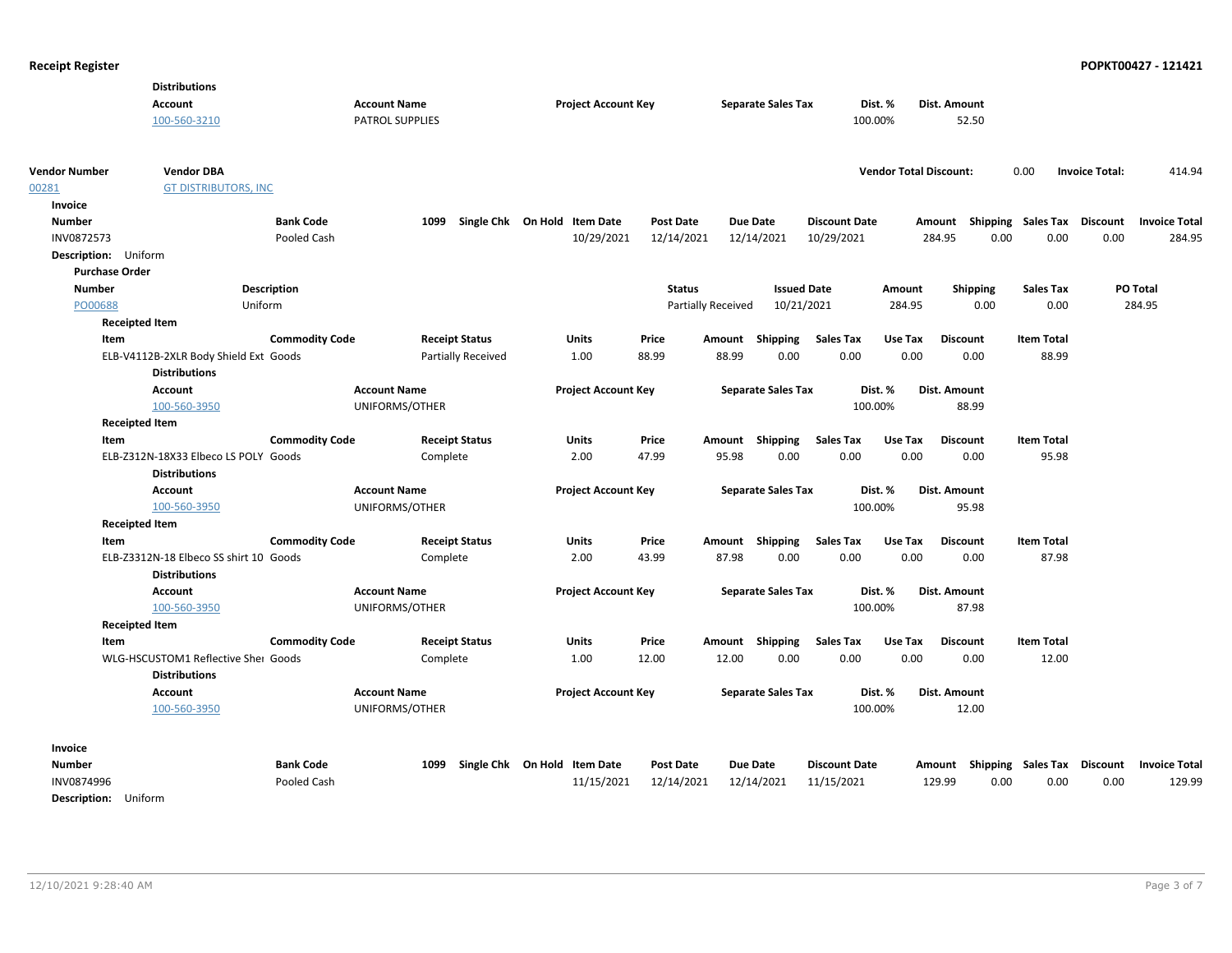| <b>Purchase Order</b>               |                                                   |                       |                               |                       |                              |                  |                           |                           |                      |                               |                 |                           |                       |                      |
|-------------------------------------|---------------------------------------------------|-----------------------|-------------------------------|-----------------------|------------------------------|------------------|---------------------------|---------------------------|----------------------|-------------------------------|-----------------|---------------------------|-----------------------|----------------------|
| <b>Number</b>                       |                                                   | Description           |                               |                       |                              | <b>Status</b>    |                           | <b>Issued Date</b>        |                      | Amount                        | <b>Shipping</b> | <b>Sales Tax</b>          | PO Total              |                      |
| PO00688                             |                                                   | Uniform               |                               |                       |                              |                  | <b>Partially Received</b> | 10/21/2021                |                      | 129.99                        | 0.00            | 0.00                      | 129.99                |                      |
|                                     | <b>Receipted Item</b>                             |                       |                               |                       |                              |                  |                           |                           |                      |                               |                 |                           |                       |                      |
| Item                                |                                                   | <b>Commodity Code</b> |                               | <b>Receipt Status</b> | <b>Units</b>                 | Price            |                           | Amount Shipping           | <b>Sales Tax</b>     | Use Tax                       | <b>Discount</b> | <b>Item Total</b>         |                       |                      |
|                                     | GOW-70B3-2XLR Gerber outerwe Goods                |                       | Complete                      |                       | 1.00                         | 129.99           | 129.99                    | 0.00                      | 0.00                 | 0.00                          | 0.00            | 129.99                    |                       |                      |
|                                     | <b>Distributions</b>                              |                       |                               |                       |                              |                  |                           |                           |                      |                               |                 |                           |                       |                      |
|                                     | <b>Account</b>                                    |                       | <b>Account Name</b>           |                       | <b>Project Account Key</b>   |                  |                           | <b>Separate Sales Tax</b> |                      | Dist. %                       | Dist. Amount    |                           |                       |                      |
|                                     | 100-560-3950                                      |                       | UNIFORMS/OTHER                |                       |                              |                  |                           |                           |                      | 100.00%                       | 129.99          |                           |                       |                      |
| <b>Vendor Number</b>                | <b>Vendor DBA</b>                                 |                       |                               |                       |                              |                  |                           |                           |                      | <b>Vendor Total Discount:</b> |                 | 0.00                      | <b>Invoice Total:</b> | 237.70               |
| 00216                               | <b>OFFICE DEPOT</b>                               |                       |                               |                       |                              |                  |                           |                           |                      |                               |                 |                           |                       |                      |
| Invoice                             |                                                   |                       |                               |                       |                              |                  |                           |                           |                      |                               |                 |                           |                       |                      |
| <b>Number</b>                       |                                                   | <b>Bank Code</b>      | 1099                          |                       | Single Chk On Hold Item Date | <b>Post Date</b> |                           | Due Date                  | <b>Discount Date</b> |                               | Amount          | Shipping Sales Tax        | <b>Discount</b>       | <b>Invoice Total</b> |
| 210608318001                        |                                                   | Pooled Cash           |                               |                       | 11/29/2021                   | 12/14/2021       |                           | 12/14/2021                | 11/29/2021           |                               | 0.00<br>74.83   | 0.00                      | 0.00                  | 74.83                |
| <b>Description:</b> Jury Supplies   |                                                   |                       |                               |                       |                              |                  |                           |                           |                      |                               |                 |                           |                       |                      |
| <b>Purchase Order</b>               |                                                   |                       |                               |                       |                              |                  |                           |                           |                      |                               |                 |                           |                       |                      |
| <b>Number</b>                       |                                                   | Description           |                               |                       |                              | <b>Status</b>    |                           | <b>Issued Date</b>        |                      | Amount                        | Shipping        | <b>Sales Tax</b>          | PO Total              |                      |
| PO00726                             |                                                   | Office Supplies       |                               |                       |                              | Received         |                           | 11/18/2021                |                      | 41.18                         | 0.00            | 0.00                      |                       | 41.18                |
|                                     | <b>Receipted Item</b>                             |                       |                               |                       |                              |                  |                           |                           |                      |                               |                 |                           |                       |                      |
| Item                                |                                                   | <b>Commodity Code</b> |                               | <b>Receipt Status</b> | Units                        | Price            | Amount                    | Shipping                  | <b>Sales Tax</b>     | Use Tax                       | <b>Discount</b> | <b>Item Total</b>         |                       |                      |
|                                     | #196517 Copy Paper - Case<br><b>Distributions</b> | Goods                 | Complete                      |                       | 1.00                         | 41.18            | 41.18                     | 0.00                      | 0.00                 | 0.00                          | 0.00            | 41.18                     |                       |                      |
|                                     | <b>Account</b>                                    |                       | <b>Account Name</b>           |                       | <b>Project Account Key</b>   |                  |                           | <b>Separate Sales Tax</b> |                      | Dist. %                       | Dist. Amount    |                           |                       |                      |
|                                     | 100-499-3100                                      |                       | <b>OFFICE SUPPLIES</b>        |                       |                              |                  |                           |                           |                      | 100.00%                       | 41.18           |                           |                       |                      |
| <b>Purchase Order</b>               |                                                   |                       |                               |                       |                              |                  |                           |                           |                      |                               |                 |                           |                       |                      |
| <b>Number</b>                       |                                                   | Description           |                               |                       |                              | <b>Status</b>    |                           | <b>Issued Date</b>        |                      | Amount                        | <b>Shipping</b> | <b>Sales Tax</b>          | PO Total              |                      |
| PO00717                             |                                                   | <b>Jury Supplies</b>  |                               |                       |                              | Received         |                           | 11/8/2021                 |                      | 33.65                         | 0.00            | 0.00                      |                       | 33.65                |
|                                     | <b>Receipted Item</b>                             |                       |                               |                       |                              |                  |                           |                           |                      |                               |                 |                           |                       |                      |
| Item                                |                                                   | <b>Commodity Code</b> |                               | <b>Receipt Status</b> | <b>Units</b>                 | Price            | Amount                    | Shipping                  | <b>Sales Tax</b>     | Use Tax                       | <b>Discount</b> | <b>Item Total</b>         |                       |                      |
|                                     | #196988-Ozarka Spring Water                       | Goods                 | Complete                      |                       | 5.00                         | 6.73             | 33.65                     | 0.00                      | 0.00                 | 0.00                          | 0.00            | 33.65                     |                       |                      |
|                                     | <b>Distributions</b>                              |                       |                               |                       |                              |                  |                           |                           |                      |                               |                 |                           |                       |                      |
|                                     | Account                                           |                       | <b>Account Name</b>           |                       | <b>Project Account Key</b>   |                  |                           | <b>Separate Sales Tax</b> |                      | Dist. %                       | Dist. Amount    |                           |                       |                      |
|                                     | 100-435-3120                                      |                       | <b>DISTRICT JURY SUPPLIES</b> |                       |                              |                  |                           |                           |                      | 100.00%                       | 33.65           |                           |                       |                      |
| Invoice                             |                                                   |                       |                               |                       |                              |                  |                           |                           |                      |                               |                 |                           |                       |                      |
| <b>Number</b>                       |                                                   | <b>Bank Code</b>      | 1099                          |                       | Single Chk On Hold Item Date | <b>Post Date</b> |                           | <b>Due Date</b>           | <b>Discount Date</b> |                               | Amount          | <b>Shipping Sales Tax</b> | <b>Discount</b>       | <b>Invoice Total</b> |
| 212305197001                        |                                                   | Pooled Cash           |                               |                       | 11/29/2021                   | 12/14/2021       |                           | 12/14/2021                | 11/29/2021           |                               | 52.51<br>0.00   | 0.00                      | 0.00                  | 52.51                |
| <b>Description:</b> office supplies |                                                   |                       |                               |                       |                              |                  |                           |                           |                      |                               |                 |                           |                       |                      |
| <b>Purchase Order</b>               |                                                   |                       |                               |                       |                              |                  |                           |                           |                      |                               |                 |                           |                       |                      |
| <b>Number</b>                       |                                                   | Description           |                               |                       |                              | <b>Status</b>    |                           | <b>Issued Date</b>        |                      | Amount                        | <b>Shipping</b> | <b>Sales Tax</b>          | PO Total              |                      |
| PO00729                             |                                                   | office supplies       |                               |                       |                              | Received         |                           | 11/29/2021                |                      | 52.51                         | 0.00            | 0.00                      | 52.51                 |                      |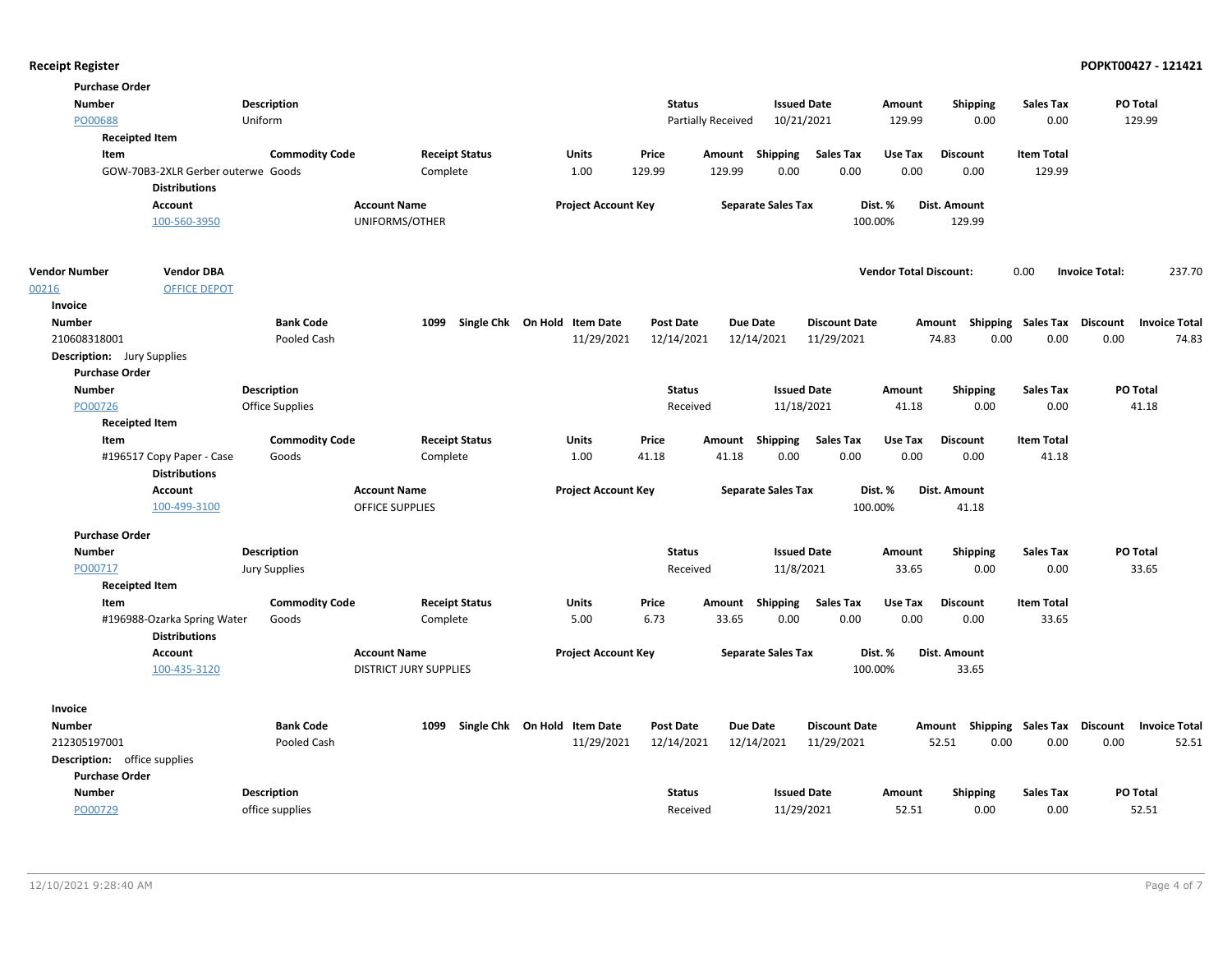| <b>Receipted Item</b> |                                                                |                        |                                               |                              |                            |                    |                           |                      |                               |                                                  |                   |                       |                 |
|-----------------------|----------------------------------------------------------------|------------------------|-----------------------------------------------|------------------------------|----------------------------|--------------------|---------------------------|----------------------|-------------------------------|--------------------------------------------------|-------------------|-----------------------|-----------------|
| Item                  |                                                                | <b>Commodity Code</b>  | <b>Receipt Status</b>                         | Units                        | Price                      | Amount             | Shipping                  | <b>Sales Tax</b>     | Use Tax                       | <b>Discount</b>                                  | <b>Item Total</b> |                       |                 |
|                       | #565832 HP Black Toner Cartridge Goods<br><b>Distributions</b> |                        | Complete                                      | 1.00                         | 52.51                      | 52.51              | 0.00                      | 0.00                 | 0.00                          | 0.00                                             | 52.51             |                       |                 |
|                       | <b>Account</b>                                                 |                        | <b>Account Name</b>                           |                              | <b>Project Account Key</b> |                    | <b>Separate Sales Tax</b> |                      | Dist. %                       | Dist. Amount                                     |                   |                       |                 |
|                       | 100-435-3100                                                   |                        | <b>OFFICE SUPPLIES</b>                        |                              |                            |                    |                           | 100.00%              |                               | 52.51                                            |                   |                       |                 |
| Invoice               |                                                                |                        |                                               |                              |                            |                    |                           |                      |                               |                                                  |                   |                       |                 |
| <b>Number</b>         |                                                                | <b>Bank Code</b>       | 1099                                          | Single Chk On Hold Item Date |                            | <b>Post Date</b>   | <b>Due Date</b>           | <b>Discount Date</b> |                               | Amount Shipping Sales Tax Discount Invoice Total |                   |                       |                 |
| 213771561001          |                                                                | Pooled Cash            |                                               |                              | 11/30/2021                 | 12/14/2021         | 12/14/2021                | 11/30/2021           |                               | 0.00<br>110.36                                   | 0.00              | 0.00                  | 110.36          |
| <b>Purchase Order</b> | Description: ITEM # 679428 Security envelopes with Windows     |                        |                                               |                              |                            |                    |                           |                      |                               |                                                  |                   |                       |                 |
| <b>Number</b>         |                                                                | <b>Description</b>     |                                               |                              |                            | <b>Status</b>      | <b>Issued Date</b>        |                      | Amount                        | <b>Shipping</b>                                  | <b>Sales Tax</b>  |                       | PO Total        |
| PO00735               |                                                                |                        | ITEM # 679428 Security envelopes with Windows |                              |                            | Partially Received | 11/29/2021                |                      | 110.36                        | 0.00                                             | 0.00              |                       | 110.36          |
| <b>Receipted Item</b> |                                                                |                        |                                               |                              |                            |                    |                           |                      |                               |                                                  |                   |                       |                 |
| Item                  |                                                                | <b>Commodity Code</b>  | <b>Receipt Status</b>                         | Units                        | Price                      |                    | Amount Shipping           | <b>Sales Tax</b>     | Use Tax                       | <b>Discount</b>                                  | <b>Item Total</b> |                       |                 |
|                       | item# 190159 envelopes self seal Goods<br><b>Distributions</b> |                        | Complete                                      | 1.00                         | 41.36                      | 41.36              | 0.00                      | 0.00                 | 0.00                          | 0.00                                             | 41.36             |                       |                 |
|                       | <b>Account</b>                                                 |                        | <b>Account Name</b>                           |                              | <b>Project Account Key</b> |                    | <b>Separate Sales Tax</b> |                      | Dist. %                       | <b>Dist. Amount</b>                              |                   |                       |                 |
|                       | 160-452-3100                                                   |                        | OFFICE SUPPLIES                               |                              |                            |                    |                           | 100.00%              |                               | 41.36                                            |                   |                       |                 |
| <b>Receipted Item</b> |                                                                |                        |                                               |                              |                            |                    |                           |                      |                               |                                                  |                   |                       |                 |
| Item                  |                                                                | <b>Commodity Code</b>  | <b>Receipt Status</b>                         | Units                        | Price                      |                    | Amount Shipping           | <b>Sales Tax</b>     | Use Tax                       | <b>Discount</b>                                  | <b>Item Total</b> |                       |                 |
|                       | Item#679428 envelopes with Win Goods<br><b>Distributions</b>   |                        | Complete                                      | 4.00                         | 17.25                      | 69.00              | 0.00                      | 0.00                 | 0.00                          | 0.00                                             | 69.00             |                       |                 |
|                       | Account                                                        |                        | <b>Account Name</b>                           |                              | <b>Project Account Key</b> |                    | <b>Separate Sales Tax</b> |                      | Dist. %                       | Dist. Amount                                     |                   |                       |                 |
|                       | 160-452-3100                                                   |                        | OFFICE SUPPLIES                               |                              |                            |                    |                           | 100.00%              |                               | 69.00                                            |                   |                       |                 |
| <b>Vendor Number</b>  | <b>Vendor DBA</b>                                              |                        |                                               |                              |                            |                    |                           |                      | <b>Vendor Total Discount:</b> |                                                  | 0.00              | <b>Invoice Total:</b> | 212.40          |
| 00826                 | PERSONALIZED PRINTING                                          |                        |                                               |                              |                            |                    |                           |                      |                               |                                                  |                   |                       |                 |
| Invoice               |                                                                |                        |                                               |                              |                            |                    |                           |                      |                               |                                                  |                   |                       |                 |
| <b>Number</b>         |                                                                | <b>Bank Code</b>       | 1099                                          | Single Chk On Hold Item Date |                            | <b>Post Date</b>   | <b>Due Date</b>           | <b>Discount Date</b> |                               | Amount Shipping Sales Tax Discount Invoice Total |                   |                       |                 |
| 108892                |                                                                | Pooled Cash            |                                               |                              | 12/9/2021                  | 12/14/2021         | 12/14/2021                | 12/9/2021            |                               | 110.40<br>0.00                                   | 0.00              | 0.00                  | 110.40          |
|                       | Description: Office Supplies-DA letterhead                     |                        |                                               |                              |                            |                    |                           |                      |                               |                                                  |                   |                       |                 |
| <b>Purchase Order</b> |                                                                |                        |                                               |                              |                            |                    |                           |                      |                               |                                                  |                   |                       |                 |
| <b>Number</b>         |                                                                | <b>Description</b>     |                                               |                              |                            | <b>Status</b>      | <b>Issued Date</b>        |                      | Amount                        | <b>Shipping</b>                                  | <b>Sales Tax</b>  |                       | <b>PO Total</b> |
| PO00664               |                                                                | <b>Office Supplies</b> |                                               |                              |                            | Received           | 10/13/2021                |                      | 210.40                        | 0.00                                             | 0.00              |                       | 210.40          |
| <b>Receipted Item</b> |                                                                |                        |                                               |                              |                            |                    |                           |                      |                               |                                                  |                   |                       |                 |
| Item                  |                                                                | <b>Commodity Code</b>  | <b>Receipt Status</b>                         | Units                        | Price                      | Amount             | Shipping                  | Sales Tax            | Use Tax                       | <b>Discount</b>                                  | <b>Item Total</b> |                       |                 |
|                       | <b>Richard E Glasers Envelopes</b><br><b>Distributions</b>     | Goods                  | Complete                                      | 1.00                         | 110.40                     | 110.40             | 0.00                      | 0.00                 | 0.00                          | 0.00                                             | 110.40            |                       |                 |
|                       | <b>Account</b>                                                 |                        | <b>Account Name</b>                           |                              | <b>Project Account Key</b> |                    | <b>Separate Sales Tax</b> |                      | Dist. %                       | Dist. Amount                                     |                   |                       |                 |
|                       | 100-475-3100                                                   |                        | <b>OFFICE SUPPLIES</b>                        |                              |                            |                    |                           | 100.00%              |                               | 110.40                                           |                   |                       |                 |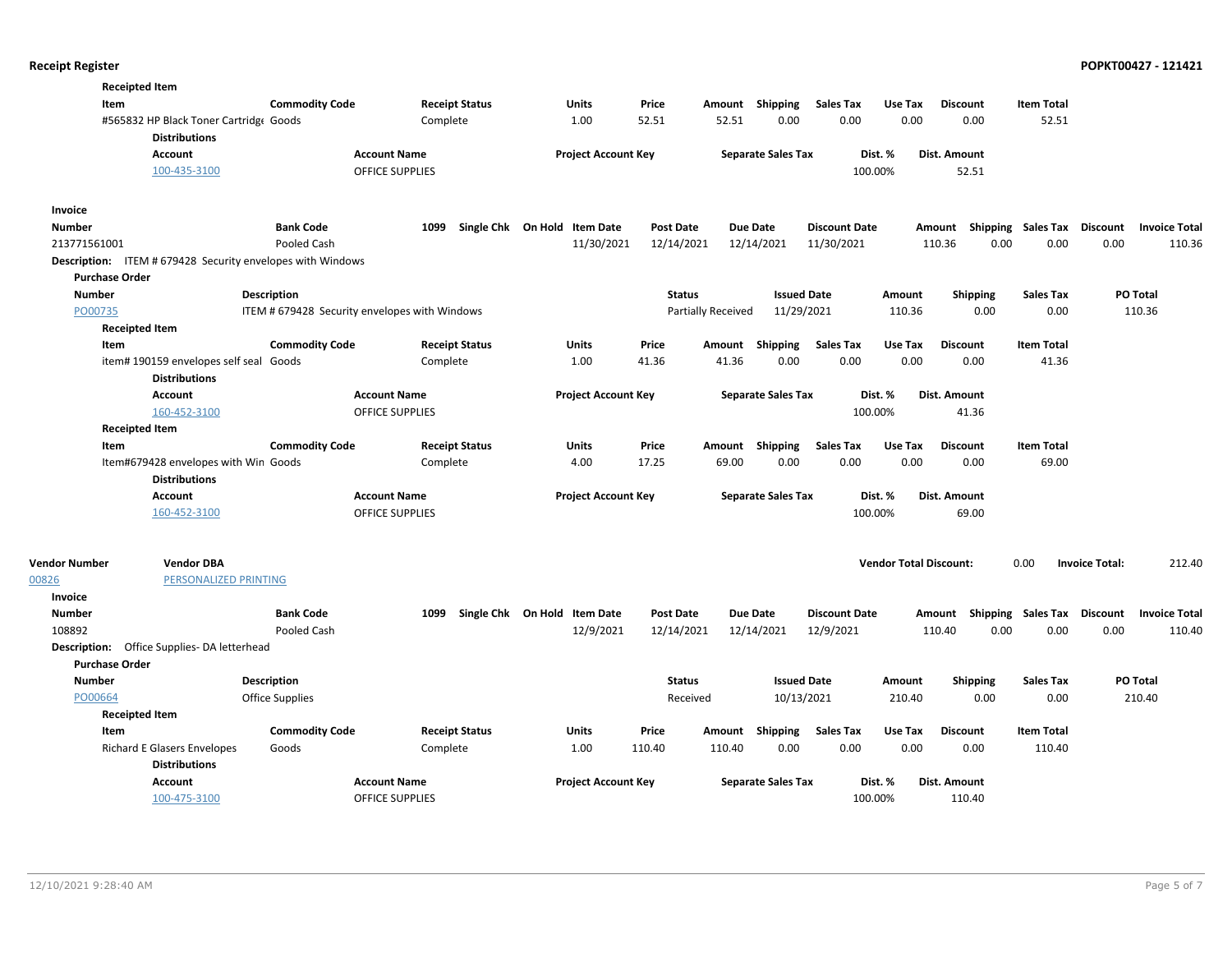|                                 | <b>Receipted Item</b>                                  |                       |                         |                       |                              |                  |                |                           |                      |                               |                                    |                    |                               |                      |
|---------------------------------|--------------------------------------------------------|-----------------------|-------------------------|-----------------------|------------------------------|------------------|----------------|---------------------------|----------------------|-------------------------------|------------------------------------|--------------------|-------------------------------|----------------------|
| Item                            |                                                        | <b>Commodity Code</b> |                         | <b>Receipt Status</b> | Units                        | Price            |                | Amount Shipping           | <b>Sales Tax</b>     | Use Tax                       | <b>Discount</b>                    | <b>Item Total</b>  |                               |                      |
|                                 | Richard E Glasers Letter Heads<br><b>Distributions</b> | Goods                 | Void                    |                       | 1.00                         | 100.00           | 100.00         | 0.00                      | 0.00                 | 0.00                          | 0.00                               | 100.00             |                               |                      |
|                                 | <b>Account</b>                                         |                       | <b>Account Name</b>     |                       | <b>Project Account Key</b>   |                  |                | <b>Separate Sales Tax</b> |                      | Dist. %                       | Dist. Amount                       |                    |                               |                      |
|                                 | 100-475-4350                                           |                       | PRINTING                |                       |                              |                  |                |                           | 100.00%              |                               | 100.00                             |                    |                               |                      |
| <b>Invoice</b>                  |                                                        |                       |                         |                       |                              |                  |                |                           |                      |                               |                                    |                    |                               |                      |
| <b>Number</b>                   |                                                        | <b>Bank Code</b>      | 1099                    |                       | Single Chk On Hold Item Date | <b>Post Date</b> |                | <b>Due Date</b>           | <b>Discount Date</b> |                               | Amount                             | Shipping Sales Tax | Discount                      | <b>Invoice Total</b> |
| 108912                          |                                                        | Pooled Cash           |                         |                       | 12/7/2021                    | 12/14/2021       |                | 12/14/2021                | 12/7/2021            |                               | 0.00<br>102.00                     | 0.00               | 0.00                          | 102.00               |
|                                 | Description: Envelopes-District court                  |                       |                         |                       |                              |                  |                |                           |                      |                               |                                    |                    |                               |                      |
| <b>Purchase Order</b>           |                                                        |                       |                         |                       |                              |                  |                |                           |                      |                               |                                    |                    |                               |                      |
| <b>Number</b>                   |                                                        | Description           |                         |                       |                              | <b>Status</b>    |                | <b>Issued Date</b>        |                      | Amount                        | <b>Shipping</b>                    | <b>Sales Tax</b>   | PO Total                      |                      |
| PO00733                         |                                                        | Envelopes             |                         |                       |                              |                  | Received       | 11/29/2021                |                      | 102.00                        | 0.00                               | 0.00               | 102.00                        |                      |
|                                 | <b>Receipted Item</b>                                  |                       |                         |                       |                              |                  |                |                           |                      |                               |                                    |                    |                               |                      |
| Item                            |                                                        | <b>Commodity Code</b> |                         | <b>Receipt Status</b> | Units                        | Price            | Amount         | Shipping                  | Sales Tax            | Use Tax                       | <b>Discount</b>                    | <b>Item Total</b>  |                               |                      |
| Envelopes                       |                                                        | Goods                 |                         | Complete              | 2.00                         | 51.00            | 102.00         | 0.00                      | 0.00                 | 0.00                          | 0.00                               | 102.00             |                               |                      |
|                                 | <b>Distributions</b>                                   |                       |                         |                       |                              |                  |                |                           |                      |                               |                                    |                    |                               |                      |
|                                 | <b>Account</b>                                         |                       | <b>Account Name</b>     |                       | <b>Project Account Key</b>   |                  |                | <b>Separate Sales Tax</b> |                      | Dist. %                       | Dist. Amount                       |                    |                               |                      |
|                                 | 100-435-3100                                           |                       | <b>OFFICE SUPPLIES</b>  |                       |                              |                  |                |                           | 100.00%              |                               | 102.00                             |                    |                               |                      |
|                                 |                                                        |                       |                         |                       |                              |                  |                |                           |                      |                               |                                    |                    |                               |                      |
| <b>Vendor Number</b>            | <b>Vendor DBA</b>                                      |                       |                         |                       |                              |                  |                |                           |                      | <b>Vendor Total Discount:</b> |                                    | 0.00               | <b>Invoice Total:</b>         | 1,898.28             |
| 00596                           | <b>SOUTHERN TIRE MART, LLC</b>                         |                       |                         |                       |                              |                  |                |                           |                      |                               |                                    |                    |                               |                      |
| Invoice                         |                                                        |                       |                         |                       |                              |                  |                |                           |                      |                               |                                    |                    |                               |                      |
| <b>Number</b>                   |                                                        | <b>Bank Code</b>      | 1099                    |                       | Single Chk On Hold Item Date | Post Date        |                | <b>Due Date</b>           | <b>Discount Date</b> |                               | Amount Shipping Sales Tax Discount |                    |                               | <b>Invoice Total</b> |
| 4170041132                      |                                                        | Pooled Cash           |                         |                       | 11/29/2021                   | 12/14/2021       |                | 12/14/2021                | 11/29/2021           |                               | 1,898.28<br>0.00                   | 0.00               | 0.00                          | 1,898.28             |
| <b>Description:</b> PCT 4 tires |                                                        |                       |                         |                       |                              |                  |                |                           |                      |                               |                                    |                    |                               |                      |
| <b>Purchase Order</b>           |                                                        |                       |                         |                       |                              |                  |                |                           |                      |                               |                                    |                    |                               |                      |
| <b>Number</b>                   |                                                        | Description           |                         |                       |                              | <b>Status</b>    |                | <b>Issued Date</b>        |                      | Amount                        | Shipping                           | <b>Sales Tax</b>   | PO Total                      |                      |
| PO00747                         |                                                        | PCT <sub>4</sub>      |                         |                       |                              | Received         |                | 12/9/2021                 |                      | 1,898.28                      | 0.00                               | 0.00               | 1,898.28                      |                      |
|                                 | <b>Receipted Item</b>                                  |                       |                         |                       |                              |                  |                |                           |                      |                               |                                    |                    |                               |                      |
| Item                            |                                                        | <b>Commodity Code</b> |                         | <b>Receipt Status</b> | Units                        | Price            |                | Amount Shipping           | <b>Sales Tax</b>     | Use Tax                       | <b>Discount</b>                    | <b>Item Total</b>  |                               |                      |
|                                 | 4 14.00 24/12 SGG RB G2 STC TL                         | Goods                 |                         | Complete              | 4.00                         | 474.57           | 1,898.28       | 0.00                      | 0.00                 | 0.00                          | 0.00                               | 1,898.28           |                               |                      |
|                                 | <b>Distributions</b>                                   |                       |                         |                       |                              |                  |                |                           |                      |                               |                                    |                    |                               |                      |
|                                 | <b>Account</b>                                         |                       | <b>Account Name</b>     |                       | <b>Project Account Key</b>   |                  |                | <b>Separate Sales Tax</b> |                      | Dist. %                       | Dist. Amount                       |                    |                               |                      |
|                                 | 240-624-4590                                           |                       | R&M MACH. TIRES & TUBES |                       |                              |                  |                |                           | 100.00%              |                               | 1,898.28                           |                    |                               |                      |
|                                 |                                                        |                       |                         |                       |                              |                  |                |                           |                      |                               |                                    |                    |                               |                      |
| <b>Packet Totals</b>            |                                                        |                       |                         |                       |                              |                  |                |                           |                      |                               |                                    |                    |                               |                      |
| Vendors: 8                      | Invoices: 12                                           | Purchase Orders: 13   |                         |                       | Amount: 7,156.72             |                  | Shipping: 0.00 |                           | Tax: 0.00            |                               | Discount: 0.00                     |                    | <b>Total Amount: 7,156.72</b> |                      |